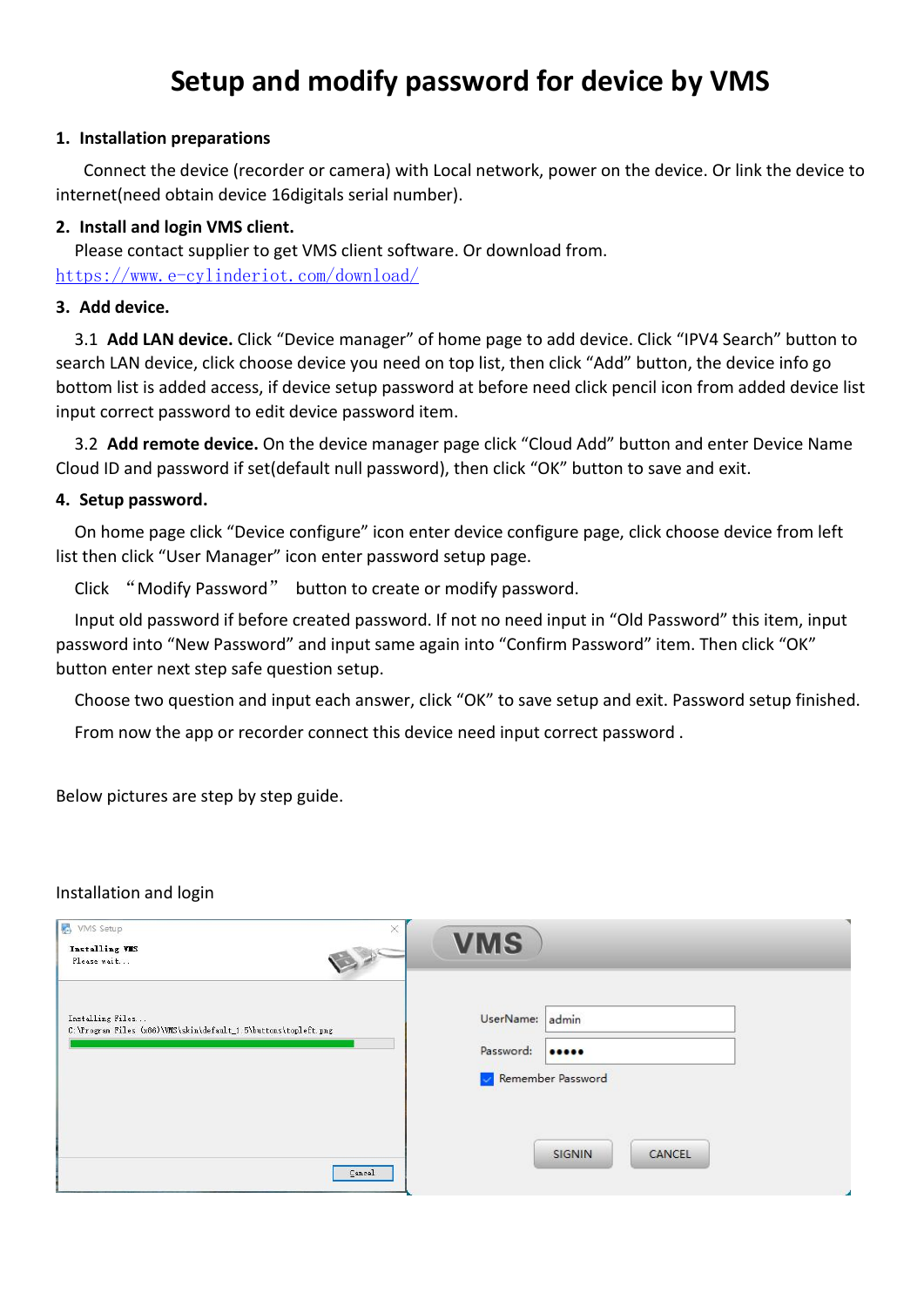Guide to add device on home page.

| <b>VMS</b>            | 谷<br>Home                     |               |                                       |                           |                                         |  | $\begin{bmatrix} 0 & 1 \\ 1 & 0 \end{bmatrix}$ About $\begin{bmatrix} - & \Box \end{bmatrix}$ X |  |
|-----------------------|-------------------------------|---------------|---------------------------------------|---------------------------|-----------------------------------------|--|-------------------------------------------------------------------------------------------------|--|
| OPERATION             |                               |               |                                       |                           |                                         |  |                                                                                                 |  |
| Live View             | $\cdots$<br>Device<br>Manager | E<br>Playback | 76<br>Record<br>Settings              | in e<br>Log               | $\left(\mathbf{I}\right)$<br>Alarm Info |  |                                                                                                 |  |
| SETTINGS              |                               |               | Click "device manager" to add device. |                           |                                         |  |                                                                                                 |  |
| A<br>Device<br>Config | Alarm Config                  | Tour Config   | $\left( 2\right)$<br>User Manager     | System<br>Config          |                                         |  |                                                                                                 |  |
| ADVANCE               |                               |               |                                       |                           |                                         |  |                                                                                                 |  |
| 320<br>Map            | Decoder                       | Q<br>Backup   | Batch<br>Upgrade                      | <b>IG.</b><br>Record Plan |                                         |  |                                                                                                 |  |

## Device Manager page.

| 谷<br><b>VMS</b><br>Home                                                                                                                                                             | $\mathbf{E}$<br>Device Manager |                     |         |             |                      | 40          | $ \Box$ $\times$<br><sup>1</sup> About |  |
|-------------------------------------------------------------------------------------------------------------------------------------------------------------------------------------|--------------------------------|---------------------|---------|-------------|----------------------|-------------|----------------------------------------|--|
| Online Devices: 2                                                                                                                                                                   |                                |                     |         |             |                      |             |                                        |  |
| Name                                                                                                                                                                                | CloudID                        | IP/Port             |         | Protocol    |                      |             | Group                                  |  |
| E<br>192,168,2,100                                                                                                                                                                  | c44604f6c2d34200               | 192.168.2.100:34567 |         | <b>XM</b>   |                      |             | Default Group                          |  |
| 192.168.2.13                                                                                                                                                                        | cebb0200e27d8a0b               | 192.168.2.13:34567  |         | <b>XM</b>   |                      |             | Default Group                          |  |
| <b>IPV4 Search</b><br><b>IPV6</b> Search<br>All Devices: 0<br>Online: 0                                                                                                             | Add<br>Cloud Add               |                     |         |             |                      |             |                                        |  |
| CloudID<br>Name                                                                                                                                                                     | IP/Port                        | Version             | Connect | Pswd Status | <b>Record Status</b> | Connections | Operation                              |  |
| Group<br>This area list device is added device(inculde remote device)<br>In order to login device, modify ip automatically<br>Manual Add<br>Add Group<br>Remove<br>BackUp<br>Import |                                |                     |         |             |                      |             |                                        |  |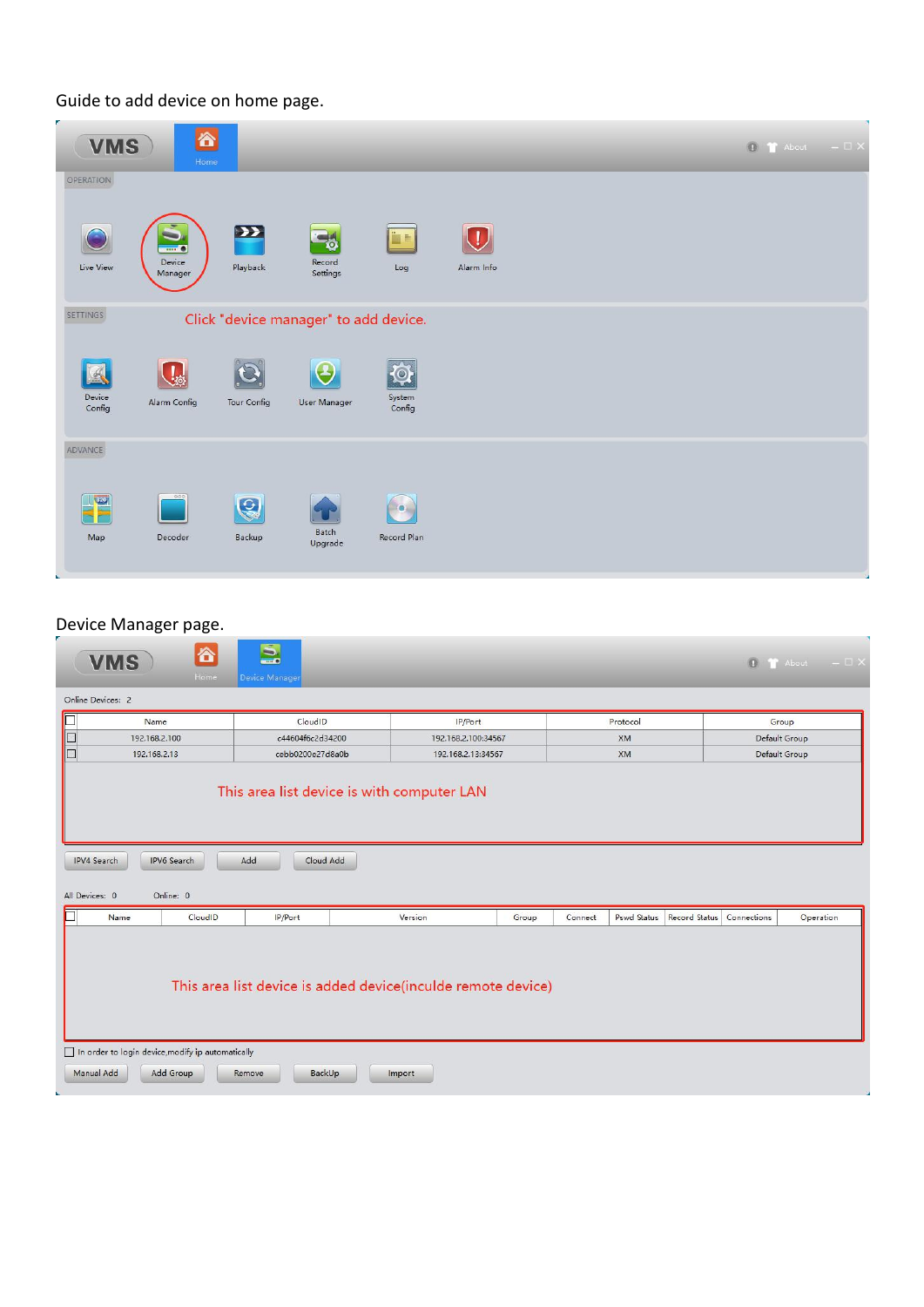Add LAN device guide. Enable Ø device you want add, then click "Add" button to add.

|                   | 合<br><b>VMS</b><br>Home                                                                                                                 | $\mathbf{S}$<br>Device Manager |                     |       |         |          |  |               | $\begin{array}{ccc} \bullet & \bullet & \bullet \\ \bullet & \bullet & \bullet \end{array}$ About $\begin{array}{ccc} & - & \square & \times \end{array}$ |  |  |
|-------------------|-----------------------------------------------------------------------------------------------------------------------------------------|--------------------------------|---------------------|-------|---------|----------|--|---------------|-----------------------------------------------------------------------------------------------------------------------------------------------------------|--|--|
| Online Devices: 2 |                                                                                                                                         |                                |                     |       |         |          |  |               |                                                                                                                                                           |  |  |
|                   | Name                                                                                                                                    | CloudID                        | IP/Port             |       |         | Protocol |  |               | Group                                                                                                                                                     |  |  |
|                   | 192.168.2.100                                                                                                                           | c44604f6c2d34200               | 192.168.2.100:34567 |       |         | XM       |  | Default Group |                                                                                                                                                           |  |  |
|                   | 192.168.2.13                                                                                                                            | cebb0200e27d8a0b               | 192.168.2.13:34567  |       |         | XM       |  | Default Group |                                                                                                                                                           |  |  |
|                   | Cloud Add<br><b>IPV6</b> Search<br>Add<br><b>IPV4 Search</b><br>All Devices: 0<br>Online: 0                                             |                                |                     |       |         |          |  |               |                                                                                                                                                           |  |  |
|                   | CloudID<br>Name                                                                                                                         | IP/Port                        | Version             | Group | Connect |          |  | Connections   | Operation                                                                                                                                                 |  |  |
|                   | Pswd Status Record Status<br>In order to login device, modify ip automatically<br>Manual Add<br>Add Group<br>BackUp<br>Remove<br>Import |                                |                     |       |         |          |  |               |                                                                                                                                                           |  |  |

## Add success go back home page.

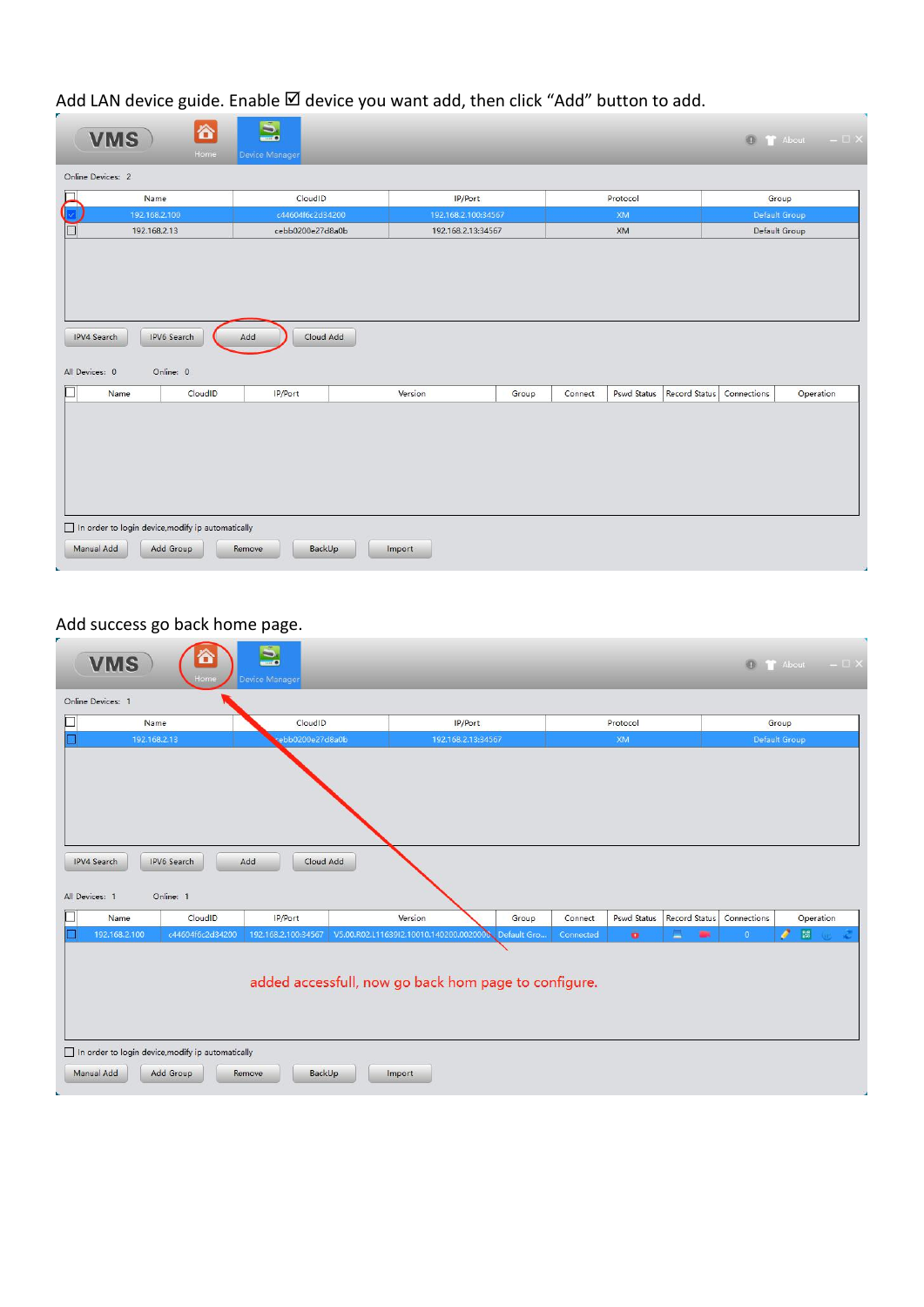Add LAN device setup password prompt invalid password. Need click pencil icon enter "Edit Device" page input correct password click "OK" button to save and exit.

| Ä<br><b>VMS</b><br>Home                           | Live View(1)                  | $\blacksquare$<br>Device Config Device Manager |                                                                                                                                 |                              | <sup>1</sup> About<br>œ<br>16         | $ \Box$ $\times$ |
|---------------------------------------------------|-------------------------------|------------------------------------------------|---------------------------------------------------------------------------------------------------------------------------------|------------------------------|---------------------------------------|------------------|
| Online Devices: 1                                 |                               |                                                |                                                                                                                                 |                              |                                       |                  |
| Name                                              | CloudID                       |                                                | $-$<br>$\sim$<br><b>Edit Device</b>                                                                                             |                              | Group                                 |                  |
| 192.168.2.13                                      | cebb0200e27d8a0b              |                                                |                                                                                                                                 |                              | Default Group                         |                  |
|                                                   |                               | Device Name:                                   | 192.168.2.100                                                                                                                   |                              |                                       |                  |
|                                                   |                               | Group:                                         | Default Group<br>$\mathbf{v}$                                                                                                   |                              |                                       |                  |
|                                                   |                               | Login Type:                                    | IP<br>$\overline{\mathbf{v}}$                                                                                                   |                              |                                       |                  |
|                                                   |                               | IP:                                            | 192.168.2.100                                                                                                                   |                              |                                       |                  |
| <b>IPV6</b> Search<br><b>IPV4 Search</b>          | Cloud Add<br>Add              | Port:                                          | 34567                                                                                                                           |                              |                                       |                  |
| All Devices: 1<br>Online: 1                       |                               | UserName:                                      | admin                                                                                                                           |                              |                                       |                  |
| CloudID<br>Name                                   | IP/Port                       | Password:                                      |                                                                                                                                 | <b>Record Status</b><br>itus | Connections<br>Operation              |                  |
| 192.168.2.100<br>c44604f6c2d34200                 | V5,00.<br>192.168.2.100:34567 | Protocol:                                      | <b>XM</b><br>$\overline{\mathbf{v}}$                                                                                            | s                            | $_{\rm 50}^{\rm 0.0}$<br>$\mathbf{0}$ |                  |
|                                                   |                               |                                                | If device already setup password, click pencil icon show edit<br>device page enter correct password, click "OK" button to save. |                              |                                       |                  |
|                                                   |                               |                                                | OK<br>Cancel                                                                                                                    |                              |                                       |                  |
| In order to login device, modify ip automatically |                               |                                                |                                                                                                                                 |                              |                                       |                  |
| Manual Add<br>Add Group                           | Remove<br>BackUp              | Import                                         |                                                                                                                                 |                              |                                       |                  |

Add remote device. Click "Cloud ID" button, input 'Device Name' 'Cloud ID' and 'password'(default null password), then click "OK" to save and exit.

Note: This way use for remote device linked to internet success and need obtain 16digitals cloud ID.

and the second state.

| Name               |                           | CloudID          | $n = 1$                                                                                                                                                                                                                                                               | $\sim$                  |                      | Group         |           |
|--------------------|---------------------------|------------------|-----------------------------------------------------------------------------------------------------------------------------------------------------------------------------------------------------------------------------------------------------------------------|-------------------------|----------------------|---------------|-----------|
| 192,168,2,100      |                           | c44604f6c2d34200 | <b>Add Device</b>                                                                                                                                                                                                                                                     |                         |                      | Default Group |           |
| 192.168.2.13       |                           | cebb0200e27d8a0b | Device Names camera1                                                                                                                                                                                                                                                  |                         |                      | Default Group |           |
|                    |                           |                  | Default Group<br>Group:                                                                                                                                                                                                                                               | v                       |                      |               |           |
|                    |                           |                  | CloudID<br>Login Type:                                                                                                                                                                                                                                                | $\overline{\mathbf{v}}$ |                      |               |           |
|                    |                           |                  | cebb0200e27d8a0b<br>CloudID                                                                                                                                                                                                                                           |                         |                      |               |           |
| <b>IPV4 Search</b> | Add<br><b>IPV6</b> Search | Cloud Add        | admin<br>UserName:                                                                                                                                                                                                                                                    |                         |                      |               |           |
| All Devices: 0     | Online: 0                 |                  | Password:                                                                                                                                                                                                                                                             |                         |                      |               |           |
| Name               | CloudID                   | IP/Port          | XM<br>Protocol:                                                                                                                                                                                                                                                       | $\mathbf{v}$<br>itus    | <b>Record Status</b> | Connections   | Operation |
|                    |                           |                  | Add remote device, click "Cloud Add" button. input device name, Cloud ID<br>and password(default null password), then click "OK" to save and exit.<br>this way use for remote device link to internet success and need obtain<br>16digitals cloud ID (serial number). |                         |                      |               |           |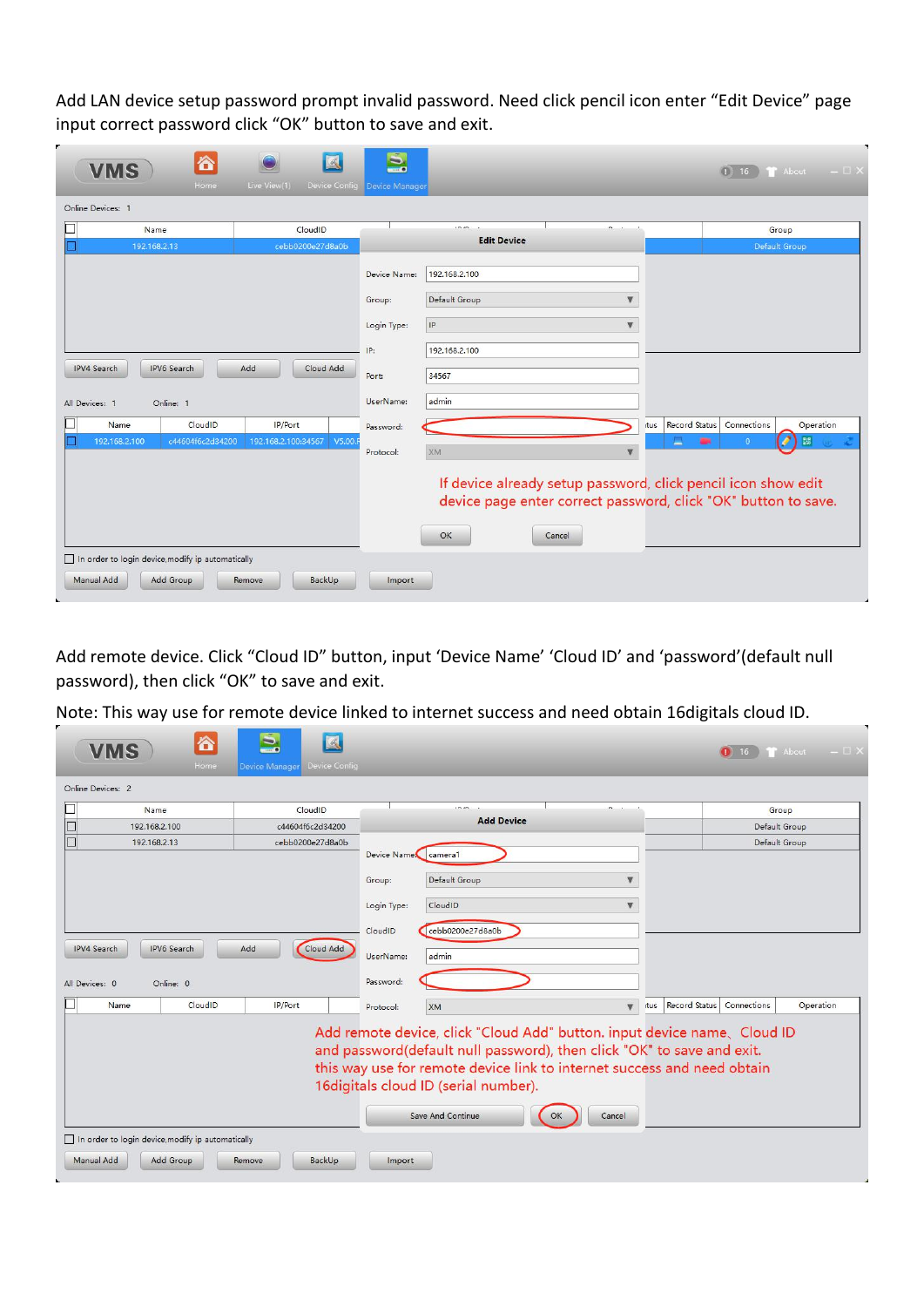Click "Device Configure" enter configure page.

| <b>VMS</b>                                    | 合<br>Home                                | S.<br>Device Manager |                          |                              |                              |  | $\begin{array}{ c c c }\hline \multicolumn{1}{ c }{\mathbb{D}} & \multicolumn{1}{ c }{\mathrm{About}} & \multicolumn{1}{ c }{\mathrm{I}} & \multicolumn{1}{ c }{\mathrm{A} } \end{array}$ |  |
|-----------------------------------------------|------------------------------------------|----------------------|--------------------------|------------------------------|------------------------------|--|-------------------------------------------------------------------------------------------------------------------------------------------------------------------------------------------|--|
| OPERATION<br>×<br>Live View                   | -7<br>≂<br>$\cdots$<br>Device<br>Manager | $\sum$<br>Playback   | 50<br>Record<br>Settings | in a<br>Log                  | $\blacksquare$<br>Alarm Info |  |                                                                                                                                                                                           |  |
| SETTINGS<br>$\mathscr{A}$<br>Device<br>Config | Alarm Config                             | Tour Config          | User Manager             | $\Theta$<br>System<br>Config |                              |  |                                                                                                                                                                                           |  |
| ADVANCE<br><b>Excessive</b><br>Map            | enter device config<br>Decoder           | Q<br>Backup          | Batch<br>Upgrade         | Record Plan                  |                              |  |                                                                                                                                                                                           |  |

First click device you need configure of left side list, then click "User Manager" button enter modify password page.

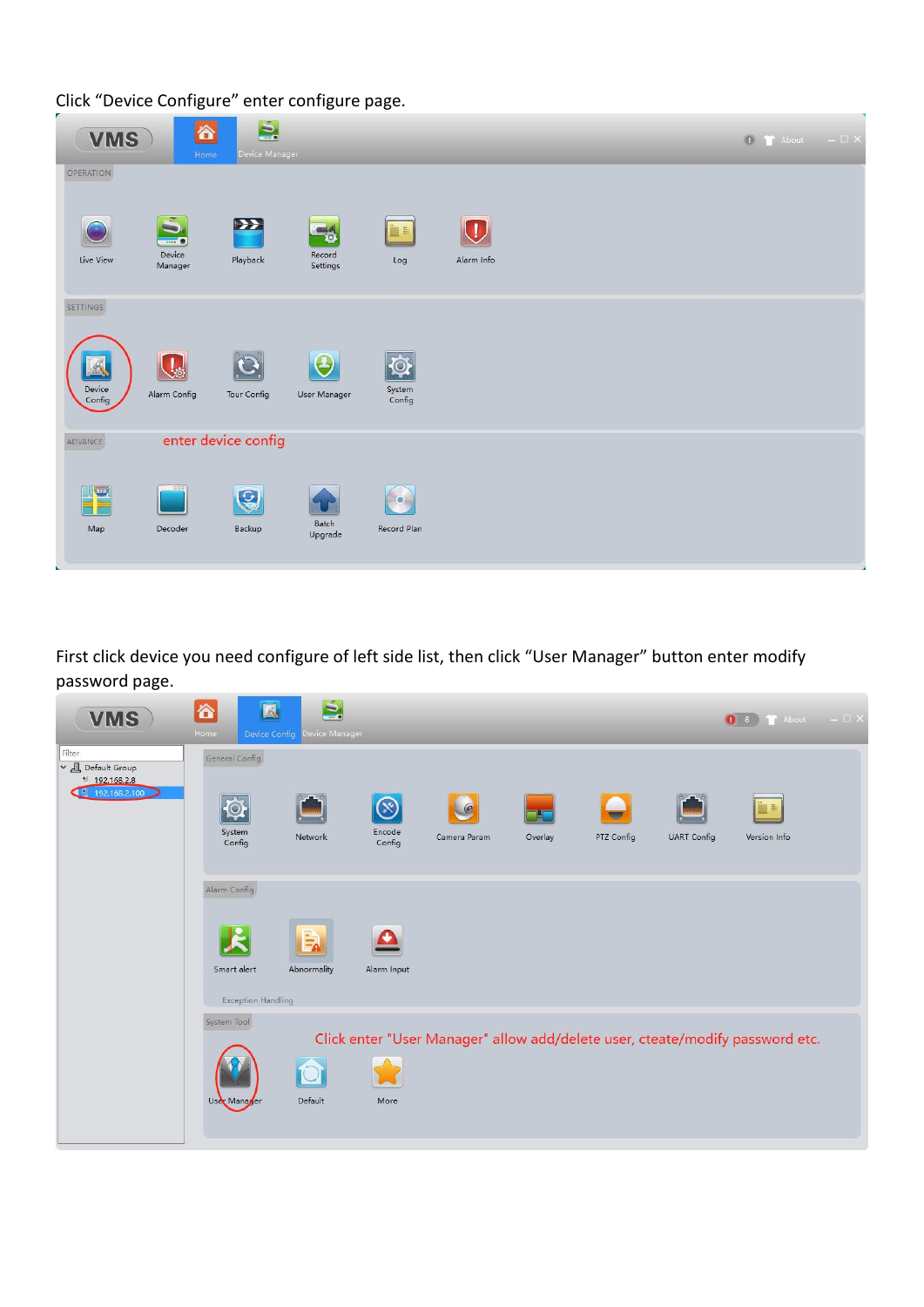| Filter                         |              |                  |       |                                                          |
|--------------------------------|--------------|------------------|-------|----------------------------------------------------------|
| $\vee$ <u>Al</u> Default Group |              |                  |       |                                                          |
| 192.168.2.8                    | No.          | <b>User Name</b> | Group | Modify User                                              |
| 1 192.168.2.100                | $\mathbf{1}$ | admin            | admin |                                                          |
|                                |              |                  |       | Modify Group                                             |
|                                |              |                  |       | Modify Password                                          |
|                                |              |                  |       | Add User                                                 |
|                                |              |                  |       | Add Group                                                |
|                                |              |                  |       |                                                          |
|                                |              |                  |       | Delete User                                              |
|                                |              |                  |       | Delete Group                                             |
|                                |              |                  |       | SafeQuestion                                             |
|                                |              |                  |       | Refresh                                                  |
|                                |              |                  |       | Cancel                                                   |
|                                |              |                  |       |                                                          |
|                                |              |                  |       | Click "Modify Password" button to create/modify password |
|                                |              |                  |       |                                                          |
|                                |              |                  |       |                                                          |
|                                |              |                  |       |                                                          |
|                                |              |                  |       |                                                          |
|                                |              |                  |       |                                                          |
|                                |              |                  |       |                                                          |
|                                |              |                  |       |                                                          |
|                                |              |                  |       |                                                          |
|                                |              |                  |       |                                                          |

# Click "Modify Password" button to create or modify password.

Input old password if before created password. If not no need input in "Old Password" this item, input password into "New Password" and input same again into "Confirm Password" item. Then click "OK" button enter next step safe question setup.

| <b>VMS</b>                                                    | 合<br>Home           | Q<br>$\Box$<br>Device Manager<br>Device Config |                                                                                                                                                                            |                                                                                                                                                                                                                   | $\overline{\mathbf{1}}$ About $-\Box \times$ |
|---------------------------------------------------------------|---------------------|------------------------------------------------|----------------------------------------------------------------------------------------------------------------------------------------------------------------------------|-------------------------------------------------------------------------------------------------------------------------------------------------------------------------------------------------------------------|----------------------------------------------|
| Filter<br>v & Default Group<br>* 192.168.2.8<br>192.168.2.100 | No.<br>$\mathbf{1}$ | <b>User Name</b><br>admin                      | Group<br>admin                                                                                                                                                             | <b>Modify User</b><br><b>Modify Group</b>                                                                                                                                                                         |                                              |
|                                                               |                     |                                                | <b>Modify Password</b><br>admin<br><b>UserName</b><br>Old Password<br>New Password<br>Confirm Passwc<br>Cancel<br>OK<br>"OK" button to save and enter safe question setup. | $\mathbf{v}$<br>Input old password if before created password. if now is first time create password no need input.<br>Input password into "New Password" and imput same again into "Confirm Password". then click |                                              |
|                                                               |                     |                                                |                                                                                                                                                                            |                                                                                                                                                                                                                   |                                              |